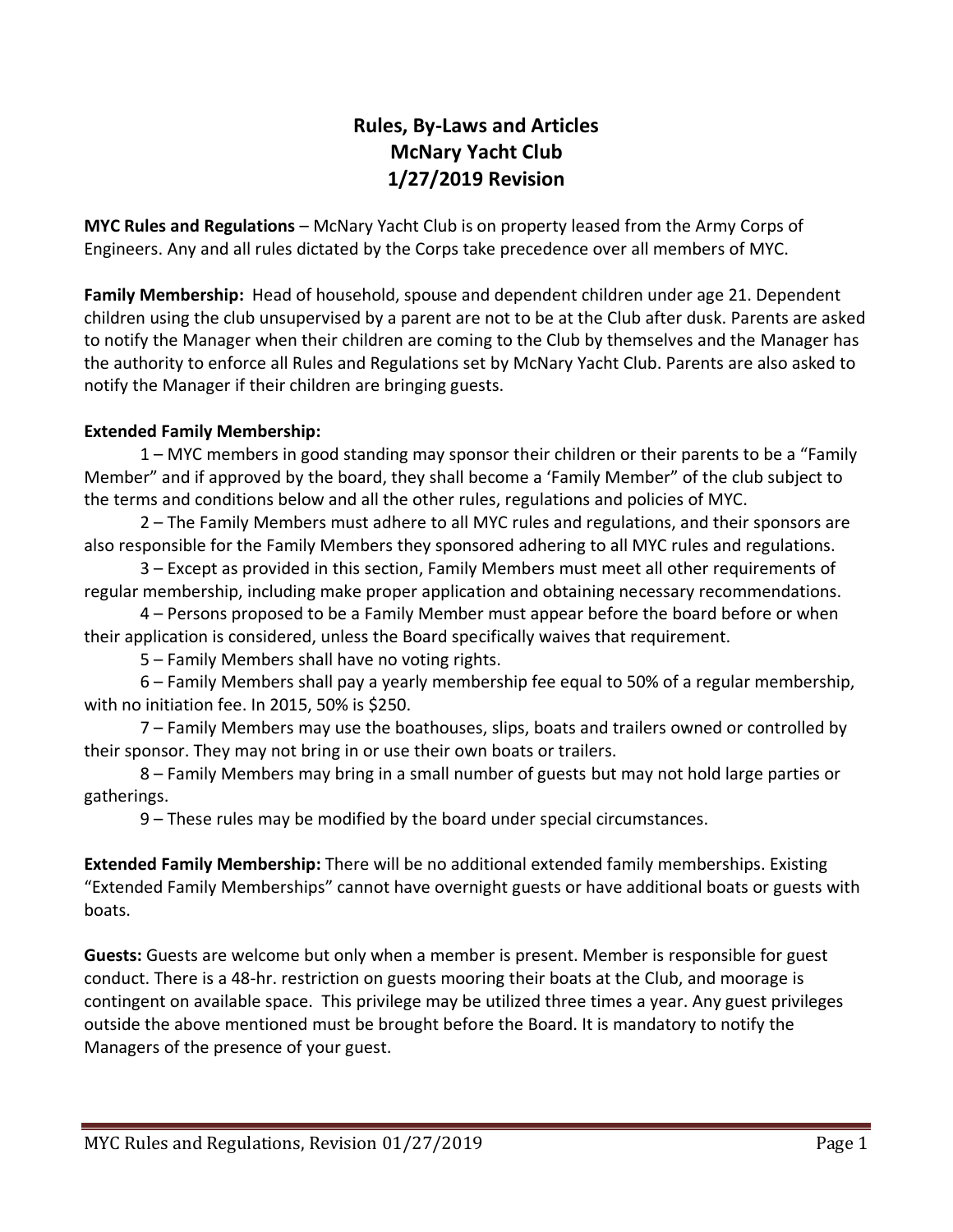**Groups:** Members desiring to use the Club facilities for group functions are to obtain Board permission and notify Manager of scheduling. Members will be responsible for setting up their guests, their behavior, and for cleanup after their event.

**Clubhouse**: Due to the high usage of the clubhouse during the summer months, the club house may not be reserved by any members on a Friday, Saturday or Sunday between May  $1<sup>st</sup>$  and September 30<sup>th</sup>. Members are responsible for cleaning the clubhouse after each use. Cleaning must be inspected by the club Manager following events. No animal or pets are allowed in the clubhouse except for service animals individually trained to do work or perform tasks for the benefit of an individual with a disability.

**Gates:** The entrance gate to the club is opened in the morning and locked at dark on the weekends and at 6 pm on weekdays. Members using the Club outside these hours are asked to insure that the gate is closed behind them. Remote control gate openers are available from the Manager for a deposit fee of \$30 each. The gate to the boathouses is to be kept closed at all times. Maximum speed within the Club is 5 mph.

**Harbor:** Idle speed is required before entering the harbor and no wake is allowed. Boats coming into the harbor have the right-of-way over watercraft leaving the harbor. There is no swimming allowed in the harbor.

**Pets:** If you bring your pet to the Club, it must be kept on a leash at all times, in your direct control, and **you are to pick up (scoop up) after it**. This is a Corps of Engineers requirement and is a part of our lease requirement. In addition, no pet shall be left unattended or allowed to bark in such a manner that it becomes a nuisance to other members. Any observed offenders will be sent a letter of warning. A second offense will result in a one-month ban of bringing the pet to the Club. A third offense will result in the permanent banning of the offending member's pet(s) from the Club grounds. Any person bringing a pet to the Club will be responsible for all liability of the pet for any reason.

Guests of members may not bring pets without express permission from the board. Members desiring permission to bring guests with a pet or pets shall submit a request to the board for an exception. Guest's pets given permission to be at the club will be subject to the same leash and behavior rules as member pets but will be given only one warning before being permanently banned from the club.

**Fuel:** For members' convenience, as a part of our lease requirement, the Club has a gas pump which is manned by the club Manager. Hours are 9 am to 6 pm.

**Electricity:** Any boat, camper, or motor home using or benefiting from Club electricity will pay \$5 per night or \$30 per season for Family memberships. Guests will pay \$5 per night for a camper/motor home or trailer. Boathouses will pay by their meter and will be billed 4 times annually. A minimum fee of \$16 per quarter per boathouse will be charged.

**Parking:** Ample parking is available in designated areas. Levees, lawn and in front of boathouses are not parking areas. These are used for loading and unloading only and vehicles must be them moved toa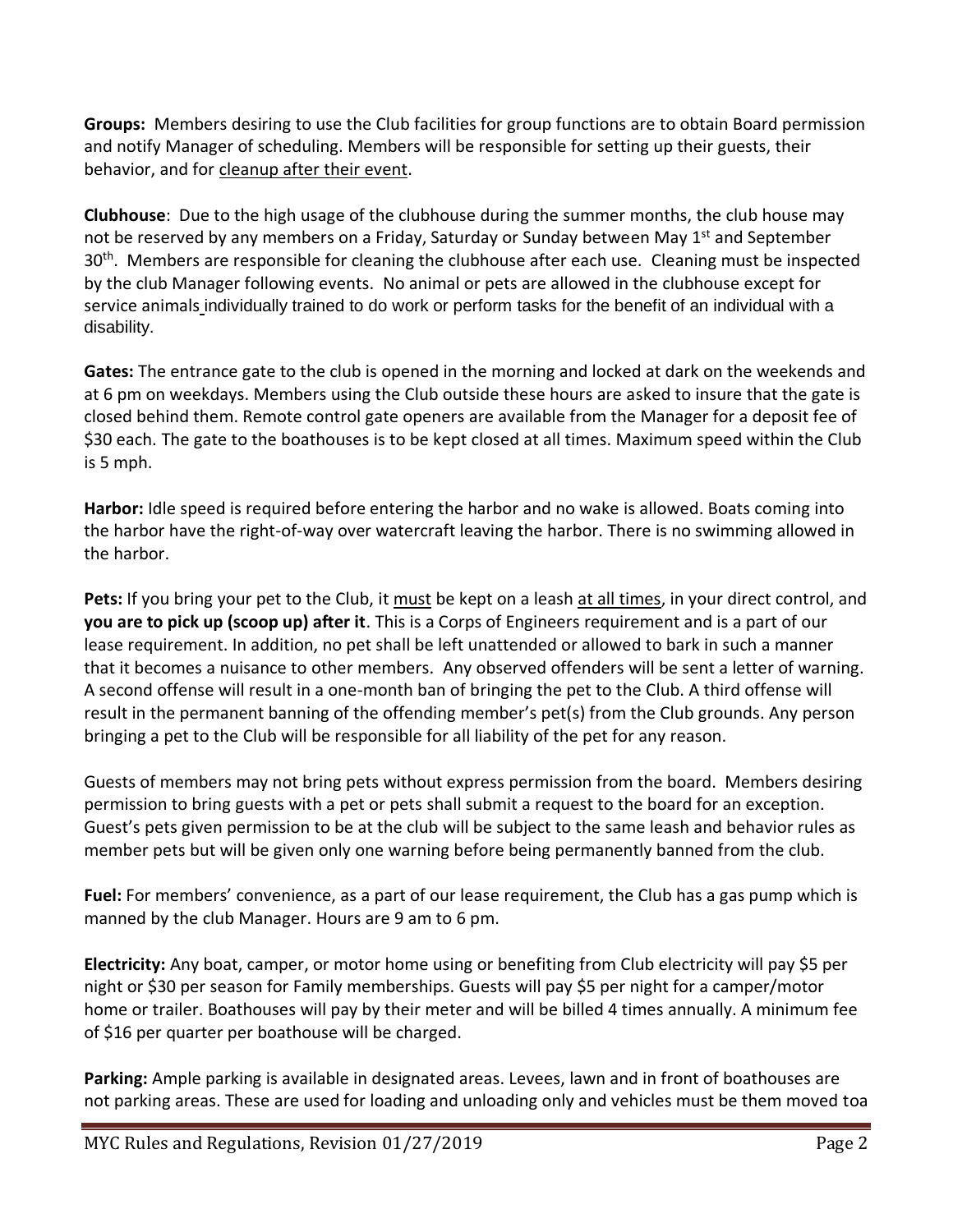designated parking area. Ensure that a fire lane is always open, through the yard, around the clubhouse loop road and to the boathouses. Please have guests unload and park to the south of the clubhouse. If in doubt, contact the Manager.

Due to limited parking area, each member is allocated space for one boat and/or boat trailer for per membership. Any additional boats and/or trailers are not to be stored at the MYC.

**Boat Trailers:** Consult Manager for boat trailer parking areas. Do not drive or park on the septic system and drain field.

**Motor homes, Campers, Trailers:** Motor homes, campers and trailers cannot be left at the Club except in designated areas. The club Manager can advise where they may be parked during your stay. The unit cannot be left unattended in one of the camp spots overnight. Length of personal stay is 14 days maximum and this also applies to staying at boathouses. Special permission may be given by the board to accommodate certain occasions.

Tents: To protect the grass, if tents are used, please move them every other day.

Club Burn Pile and Items: The burn pile is to be used for work party and Manager's use only. Members are responsible for the loss, destruction, or breakage of Club items and will be billed for such.

**Motorcycles, Etc.:** Recreational riding of a motorized vehicle is prohibited on the club grounds.

**Insurance:** Liability insurance is required to be carried on all boats and boathouses. Members will be required to furnish proof of insurance by providing the name of the insurance company and policy number. Failure to do so will lead to cancellation of membership.

**Work parties & Upkeep:** Most of the maintenance at the Club is performed by the membership and Manager. Two work parties are held annually – one in the spring and one in the fall. Members are required to attend one of the two. Working on a Commodore authorized project (list kept at the Clubhouse) or manning the gas dock for a weekend in the absence of the Manager will suffice in satisfying the work party requirement. Members not participating in a work party or other opportunity to fulfill the work party requirement, will be assessed a \$100 fee that will be billed annually with the annual dues statement.

All cigarette butts are to be disposed of in a fire pit, ashtray or garbage receptacle. No cigarette butts are allowed to be thrown on the Club grounds, lawns, parking lots, roadways or harbor. There is no smoking permitted in the clubhouse or restrooms.

**Firearms:** The discharge of firearms is prohibited within the boundaries of McNary Yacht Club. This includes the use of BB guns. Special permission may be given by the board to accommodate certain situations.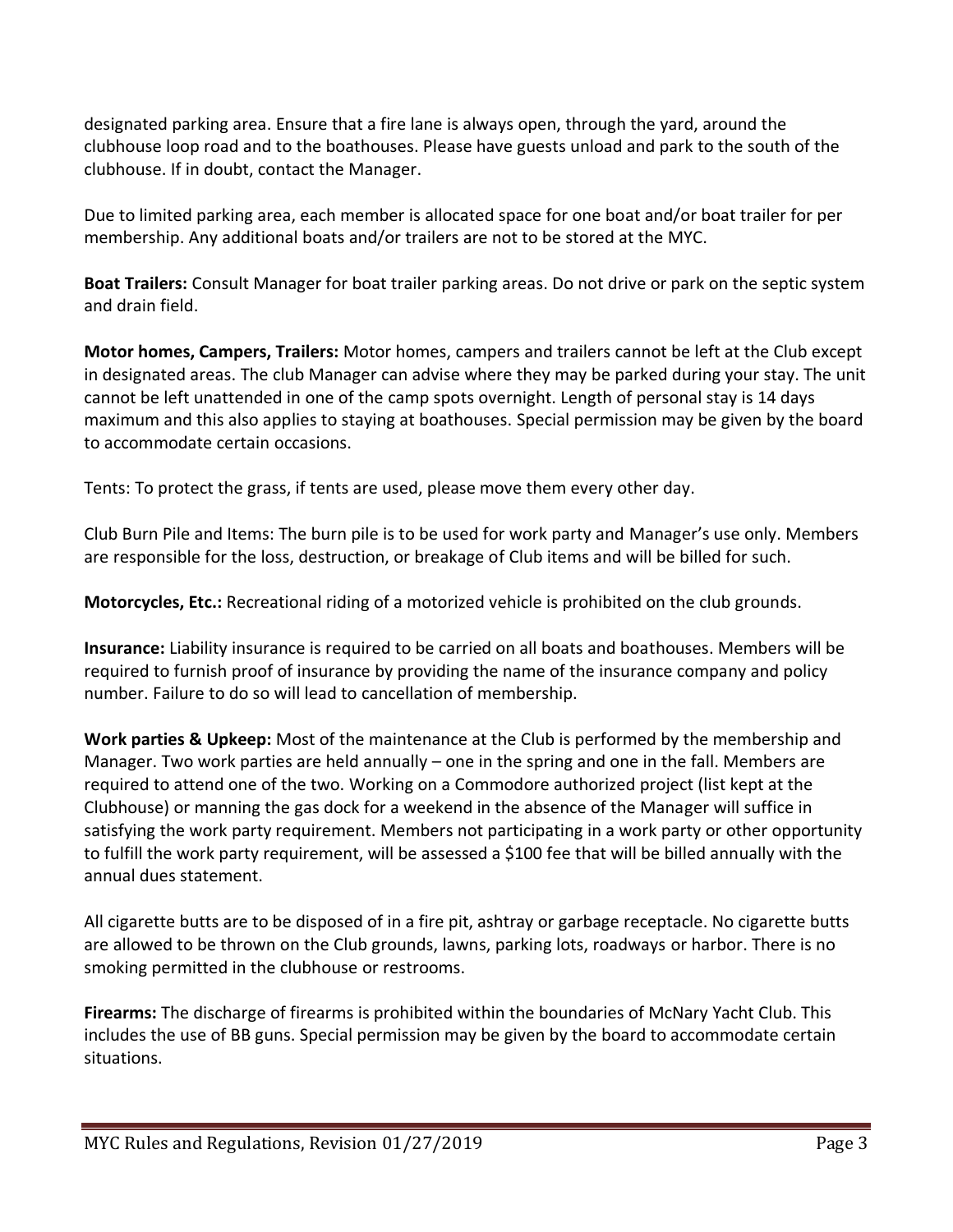**Moorage & Boat Slips:** Some of the boat moorage within the confines of the Club is privately owned by members. Members interested in private ownership should check with the Board and/or the bulletin board for availability. Members owning slips within the confines of the Club will be bound by the Moorage Agreement signed by each. Members purchasing a larger boat should be aware that the Club

has a moratorium on boats larger than 31' in length. Due to potential damage to docks, boats larger than 31' will not be permitted. To adhere to Corps of Engineers guideline, and for liability reasons, fingers and walkways must be kept clear and if plugging into electricity, approved cords must be used and electrical code must be followed.

**Boathouses:** Boathouse owners are responsible for all maintenance and repairs to keep a neat appearance and to meet Corps of Engineers guidelines. A dock committee appointed by the Board has the authority to make inspections and will present to the Board any items needing repair. The Board will have the final say on repairs to be made. Orders for repairs shall be given in writing, to the owner and must be completed in the time frame allotted and with the approval of the Board. Failure of owner to complete the repairs may result in said repairs being completed at Club expense with the cost being assessed to the owner and his leased space, and the same will be a lien on the Boathouse and said space. Such a lien may be foreclosed as a Chattel lien, and the Club or any Member may be a bidder. In the event the Club does not choose to make said repairs, it may, by action of the Board, condemn said boathouse as a nuisance and order, or provide for, it's destruction and/or removal and assess the costs against the space.

Any conditions found creating an undue hazard to the property of other members, or the Club, shall be reported to the Board and shall be corrected immediately by the member upon notification.

**Selling Privately Owned Slips or Boathouses:** Anyone purchasing privately owned slips or boathouses from members must become a Club member. Before the sale is finalized, a completed Membership Application along with the initiation fee must be presented to and accepted by the Board of Directors.

**Dual Ownership:** Any member purchasing a Slip or Boathouse who already owned one or the other must sell one or they will be billed for two membership and assessments.

**Board Meetings:** All new members are asked to attend at least one of the next three Board meetings if they do not appear at the Board meeting when applying for membership, Board meetings are held on a regular basis and members are encouraged to attend. Meeting times and places along with other information pertaining to the Club and Membership will be posted on the Club's bulletin board located on the Gas House or in the Club's newsletter. Typical Board meetings Are normally held monthly at the clubhouse at 6:00pm on the 3<sup>rd</sup> Thursday of the month February through November. However, meeting times and locations are subject to change as determined by the Commodore in order to accommodate the board members and insure a quorum. Members interested in serving on the Board are encouraged to contact a current board member. Interested candidates must be a member for a full year prior to being considered.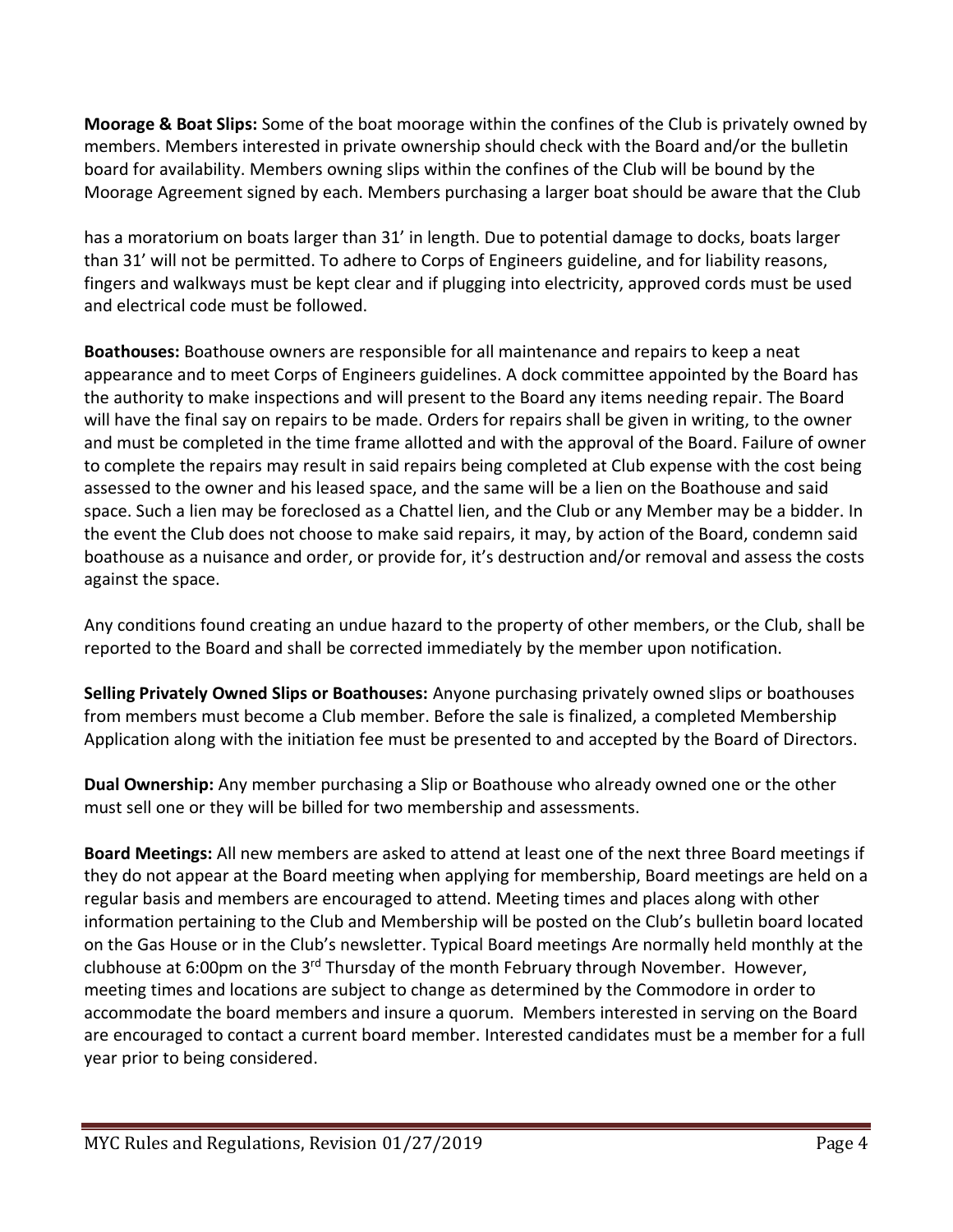**Board of Directors:** The Board of Directors elected by the Club membership is responsible for all rules and regulations of the Club and membership and has entire jurisdiction over all matters pertaining to the care, conduct, control, supervision, and management of the Club and its finances.

The decisions of the MYC Board of Directors are final. In accordance with the By-Laws, The Board has the following powers: A) to make rules for the conduct of the members of the Club and for their use of Club property; B) to suspend or expel a member for violation of the rules or behavior prejudicial to the interest of the Club; C) to fix and enforce penalties for the violation of rules; D) to make, alter, and amend the rules for the Board's own government and fix and enforce penalties for the violation of such rules.

Members retain the right to appeal any decisions of the Board by giving 10-days' notice and attending the following Board meeting.

Members wishing to voice club concerns at an open Board meeting may do so in a respectful way. The Board has the right to ask any member deemed disrespectful to leave the meeting and submit concerns via letter. Yelling, swearing and belittling will not be tolerated.

**The Manager:** The MYC Manager is responsible for the duties assigned to him or her by the Board of Directors as listed in Appendix B. The Manager reports directly to the Commodore and any disagreement with said duties should be brought up with the Commodore.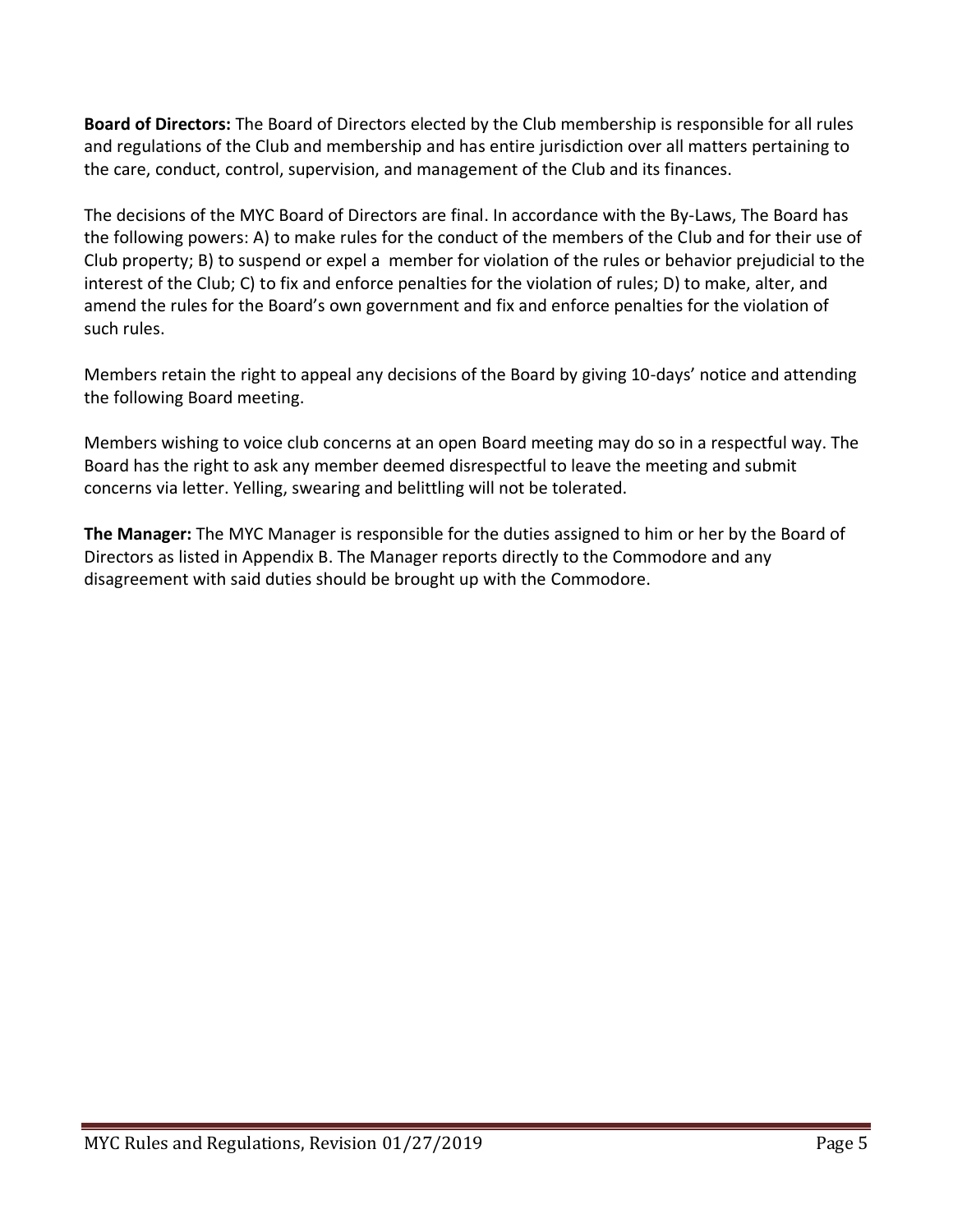# **Appendix A**

#### **MYC Membership Fees**

| \$500          |
|----------------|
| \$500          |
| \$250          |
| \$ 60          |
|                |
| $5 \t14$       |
| \$100          |
| \$50           |
| \$100          |
|                |
| $30 - minimum$ |
|                |

Explanation of Charges:

- Fees are billed in January of each year and upon membership for new members.
- Initiation Fee: Charged to any new or non-current member when they join the club
- Annual Dues: Charged to every member (except Commodore) and used to pay for regular operating expenses
- Family Membership Annual Dues: No new Family Memberships are being issued. Fees used to pay for regular operating expenses.
- Moorage fee: Charged annually to all members with slips or boathouses whether they are rented or owned. Fees are used towards regular operating expenses
- Slip Tax: Charged annually to all slip renters and owners. Fees are used for maintenance of docks.
- Slip Rental: Charged annually to slip renters. Fees are used for maintenance of docks.
- Frontage Maintenance Fee: Charged annually to all members. Fees are used to maintain the club water frontage including the levy and seawall and club property directly attached to the levy and seawall including sidewalks and docks.
- Annual Work Party Fee: Charged annually to any member who does not participate in an a work party or perform a qualified job as described in the rules and bylaws.
- Electricity Boathouse owners: Charged to all boathouse owners quarterly based on individual meters. Fees used to pay electric bill to UEC. No markup is made to electricity rates.
- Electricity Boats and Campers: Charged to any member with boats or RV's that are plugged into unmetered club power at any time during the year. Fees are used towards regular operating expenses.
- Special assessments: These are only used in extreme situations with board approval if a significant and/or unanticipated expense arises that cannot be covered by the Clubs normal operating income but is necessary to its continued operation.